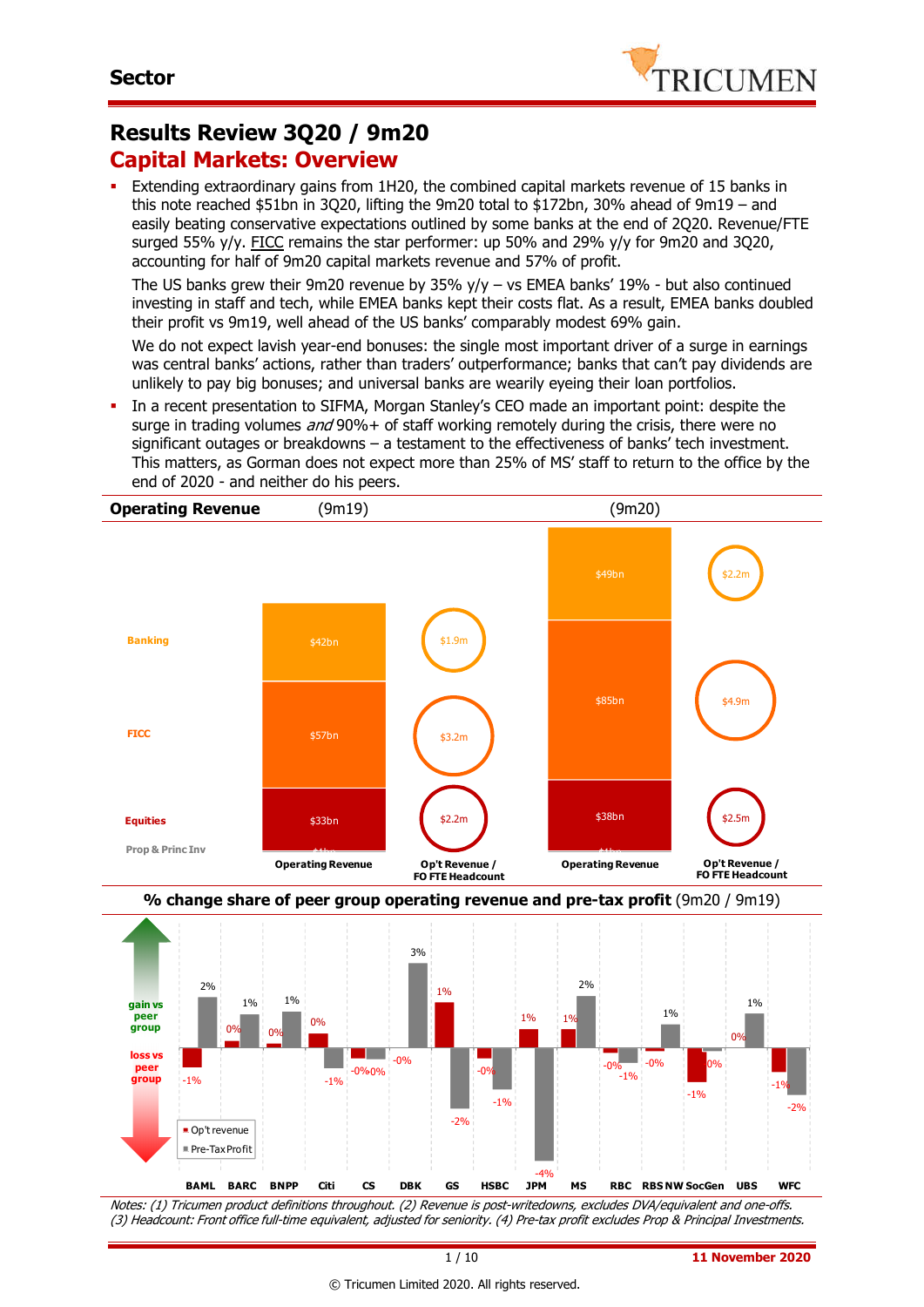

# **Capital Markets** (cont.)**: Banking**

- Advisory and issuance fees reached an all-time record in 9m20: \$90bn, up 15% y/y. The USA (and APAC) grew even faster, accounting for just over half of total fees. EMEA stagnated.
- High grade bond issuance, while still benefiting from low interest rates, returned to a more normalised levels from the extraordinary 2Q20; however, high yield is recovering. Added to extraordinary 3Q20, issuance volumes exceeded \$8tn, a global record, driven particularly by the USA (9m20 +70% y/y). CLO issuance surged 20% q/q in October. Loans, though, fell 40% q/q, mostly due to the weak USA. Securitisation: healthy 3Q20 was not enough to offset the weak 1H20; but agency and non-agency mortgage securities and ABS had a strong start in 4Q20. BondCliQ, a centralised pricing system that aggregates pre-trade institutional quote data, now issues 'score cards' with information on dealers' support of bonds they underwrite. This is a logical step to modernisation of bond markets, but it remains to be seen whether it will gain traction.
- ECM 9m20 fees for 'our' banks jumped 65% y/y, driven by IPOs (2-year high), APOs (record), converts (likewise), SPACs (though recent scaling down of high-profile deals suggests saturation). APAC and EMEA volumes +70% and 60%; China doubled y/y. Fears of tax rises under the Biden administration surged interest for corporate sales; banks are generally optimistic re 4Q20.
- M&A/Advisory markets were understandably jittery, but mega-deals broke records, and the outlook is good: banks reported strong pipelines, and announced M&A volumes are returning to pre-Covid levels. The pipeline of mega-deals is at an all-time record - in the US, at 3x the 2Q20 level. In EMEA, the banking industry looks ripe for consolidation, despite cyclical and structural headwinds.





Notes: (1) Tricumen product definitions throughout. (2) Revenue is post-writedowns, excludes DVA/equivalent and one-offs. (3) Headcount: Front office full-time equivalent, adjusted for seniority.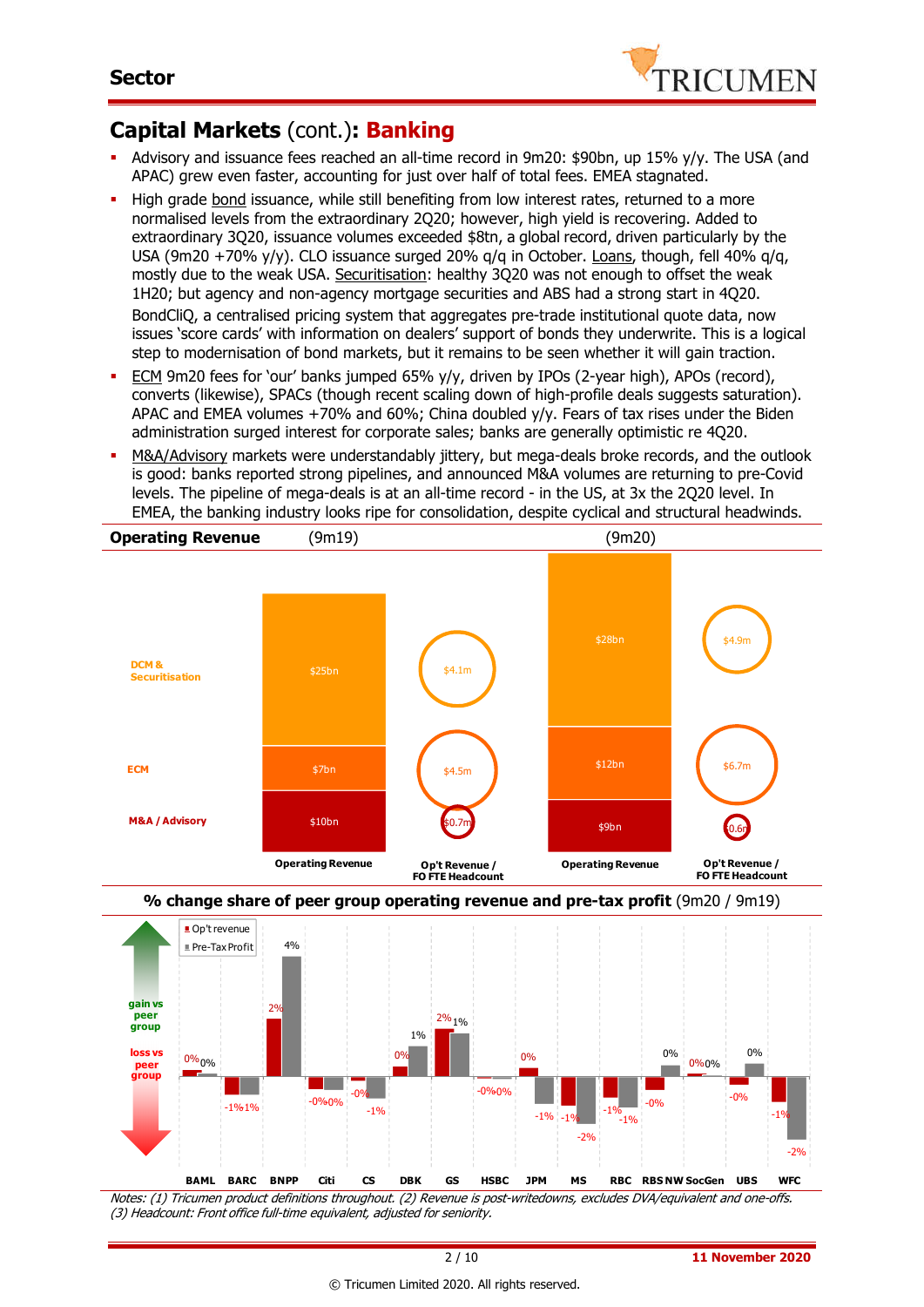

# **Capital Markets** (cont.)**: FICC**

- Macro products were, in aggregate, the main driver of banks' revenues: +47% y/y in 9m20, with largest banks extending their lead. Quarterly FX revenues were even stronger than in 2Q20, as banks played to their particular strengths: volatility – elevated throughout 3Q20 – derivatives, hedging. FX algos received a qualified praise: BIS said they aid the proper functioning of FX markets, but also shift execution risk to end-users and contribute to 'changing liquidity dynamics'.
- Rates trading benefitted from client demand amid the world's central banks actions; (selective) hiring is under way. Govies are exposed: six months into the Covid crisis, investors seem to be giving little attention to a surge in fiscal deficits and governments' unwillingness to confront those, in the near term at least. Munis did well, with 3Q20 issuance surging 30% q/q.
- In credit, the US leaders (except BAML; including BARC) doubled their aggregate revenue in 3Q20 on high client flows and tighter IG and HY spreads. US banks are hiring in Europe. One of the most interesting developments seen during this crisis – especially in late 1Q20/early 2Q20 - is the increasing use of liquid fixed income ETFs as 'early price discovery' tools: tracking the exodus from high yield market via ETFs is a good example of this.
- Commodities extended strong gains seen in 1H20. With a single exception, in a relatively volatile quarter, banks reported revenue growth, especially in metals and oil.







Notes: (1) Tricumen product definitions throughout. (2) Revenue is post-writedowns, excludes DVA/equivalent and one-offs. (3) Headcount: Front office full-time equivalent, adjusted for seniority. (4) Pre-tax profit excludes Prop & Principal Investments.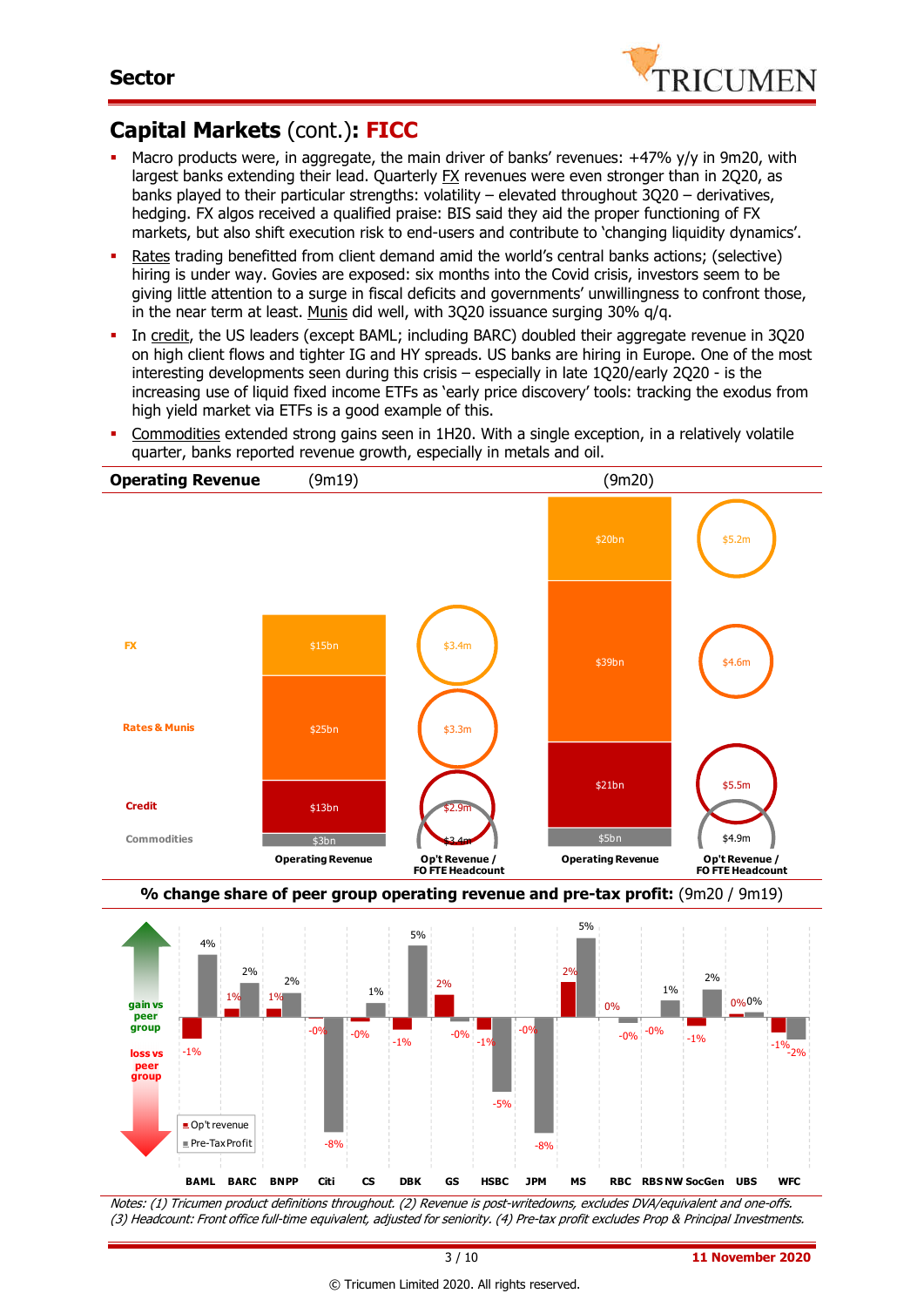

# **Capital Markets** (cont.)**: Equities**

Most banks here saw healthy revenue gains in cash equities. In busy and volatile markets, there were opportunities for both low- and high-touch players. The former is a known factor; but the Covid crisis also spurred the demand for analysts capable of generating actionable research without the benefit of meeting the companies' management, and also for effective corporate access teams, and sales force capable of filtering what is important.

The 4Q20 started strong: VIX hovered at 25-30 (vs pre-crisis 15), and spiked to 40 just ahead of the US elections.

- Most banks recorded a jump in equity derivatives revenue, driven by client flows and volatility; several banks also reported particularly strong revenues in corporate and structured derivatives, particularly in the US and Europe. BNPP and Societe Generale are recovering from 1H20 losses.
- The banks in this report grew their combined prime services revenue by 6% y/y in 9m20. Within this peer group, US banks jumped 12% y/y, while EMEA banks lost ground; generally, a rise in net funding costs and/or hit from low yield on liquidity pool moderated growth.

For the first time since 2018, hedge fund industry recorded the first quarterly inflow. Macro and relative value arbitrage funds were the main beneficiaries. In terms of size, large funds attracted the bulk of new money, while smaller firms suffered outflows.







Notes: (1) Tricumen product definitions throughout. (2) Revenue is post-writedowns, excludes DVA/equivalent and one-offs. (3) Headcount: Front office full-time equivalent, adjusted for seniority. (4) Pre-tax profit excludes Prop & Principal Investments.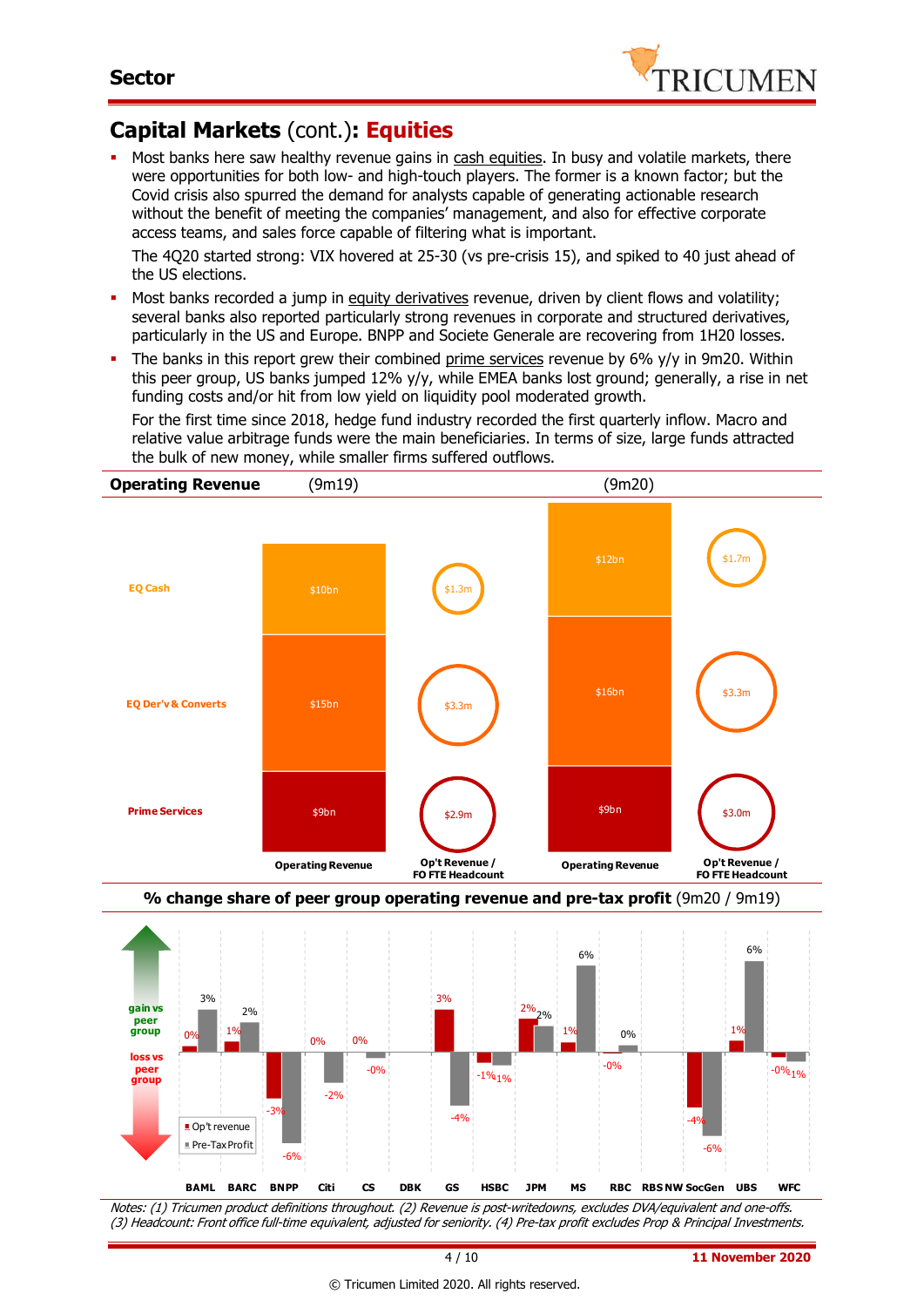

### **Commercial Banking & Treasury Services**

- Corporate Banking revenue was hit by lower spreads and, in some cases, significant repayments as high-grade corporate clients switched to capital markets for their funding needs. In Treasury Services, margin compression more than offset the growth in balances.
- **-** Deposits margin compression is still in evidence, but is offset by higher balances, fees and lending revenues. Universal banking leaders also extracted more revenue from cooperation with their investment banking arms. The outlook for lending volumes is highly dependent on clients' confidence, and that is by no means a given: as governments start to wind down support programmes, market participants expect non-performing loans to mount. In the meantime, there has been a surge in demand for (high-margin) loans from direct lenders – often divisions of private equity firms.
- Several major banks exited (sections of) commodity trade finance markets in recent months. Other banks are not rushing to fill this gap, but this is probably a temporary pause: less competition will drive margins higher, attracting, in turn, fresh banking entrants.







Notes: (1) Tricumen product definitions throughout. (2) Revenue is post-writedowns, excludes DVA/equivalent and one-offs. (3) Headcount: Front office full-time equivalent, adjusted for seniority. (4) In-scope: Large Cap/MNC and Mid-Cap/SMEs.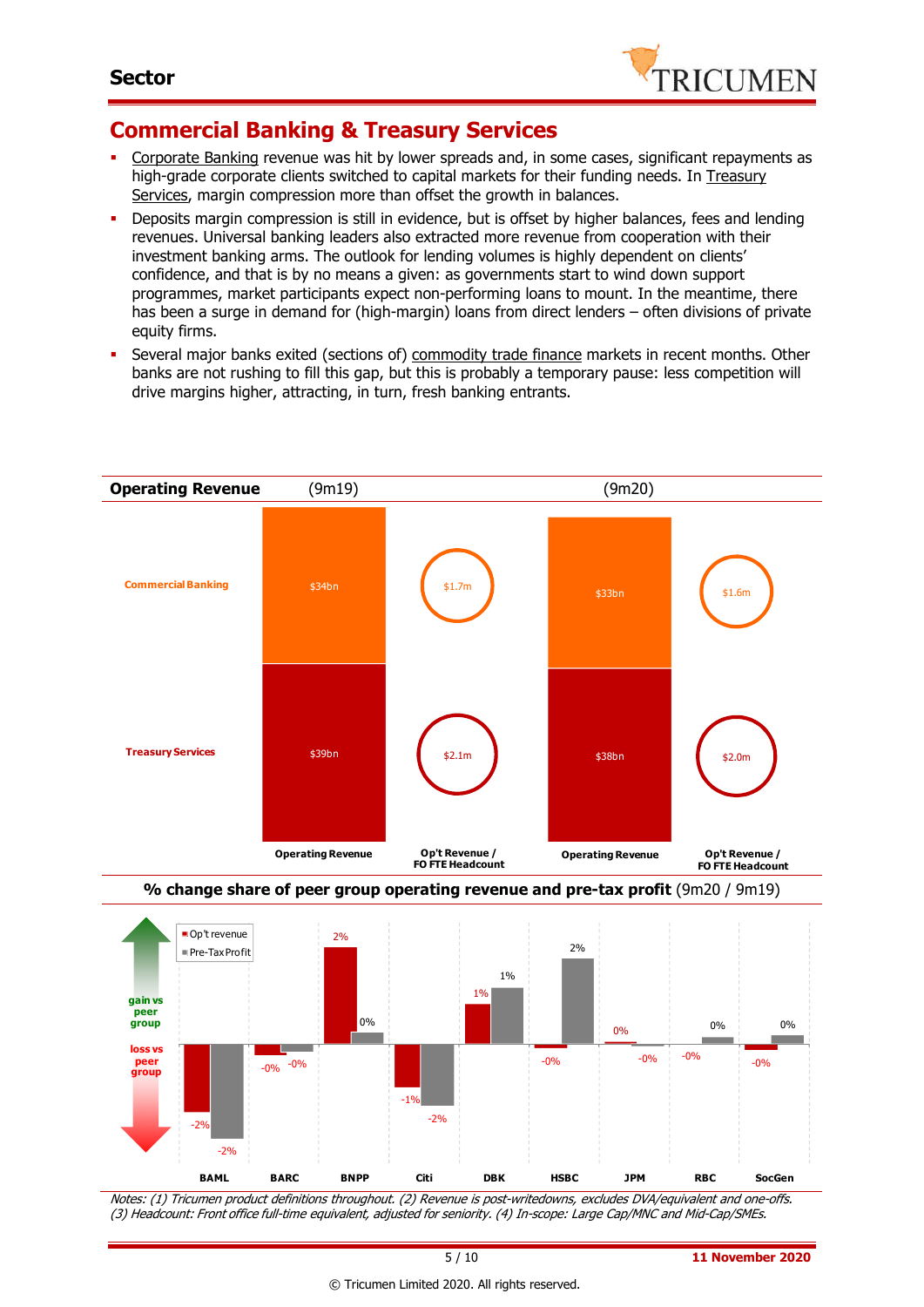

## **Wealth Management**

-1%

 $-4%$ 

- In 3Q20, deposit and loan balances grew, as did client flows and management fees, supported by significant capital markets activity - wealth managers with strong links with their investment banking arms pulled ahead of their peers. Deposit margin compression remains a significant headwind for net interest income, however. Credit loss allowances rose; not to crisis levels, but in our view, this remains a potential concern.
- **Banks demonstrated strong cost control, especially in performance-related pay and discretionary** spend. The resultant pre-tax profit for 9m20 was 6% ahead of the prior-year period.



Notes: (1) Tricumen product definitions throughout. (2) Revenue is post-writedowns, excludes DVA/equivalent and one-offs. (3) Headcount: Front office full-time equivalent, adjusted for seniority.

**BAML BNPP Citi CS DBK GS HSBC JPM MS RBC UBS WFC**

-1%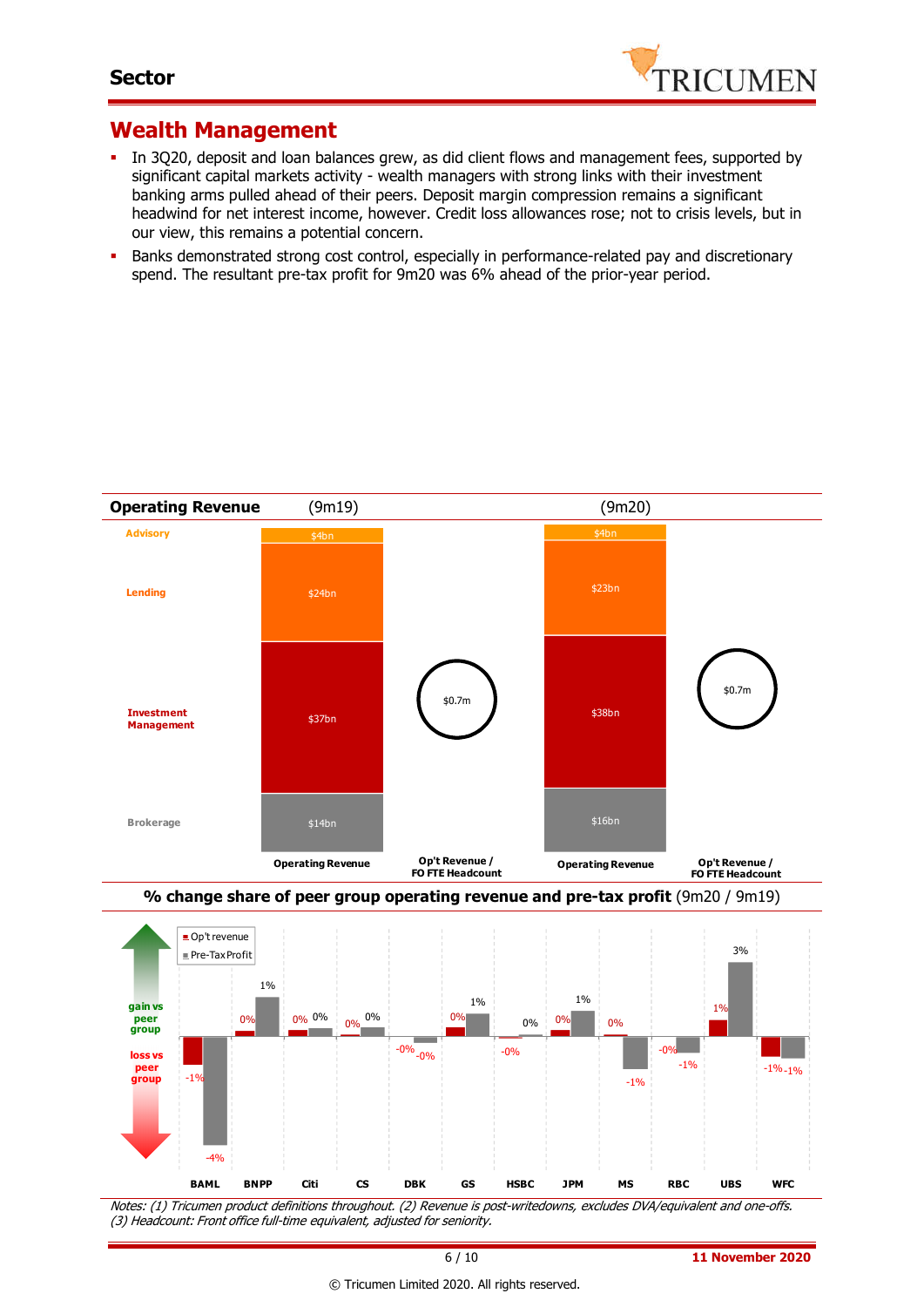# **Revenue dynamics**

#### **9m20/9m19 (Operating revenue, % change, US\$, Global Level 1)**

|                              | <b>BAML</b>        | <b>BARC</b> | <b>BNPP</b> | Citi | <b>CS</b>               | <b>DBK</b>         | GS           | <b>HSBC</b>              | <b>JPM</b>   | <b>MS</b>        | <b>RBC</b>         | <b>RBS NW</b> | SocGen          | <b>UBS</b>               | <b>WFC</b>         |
|------------------------------|--------------------|-------------|-------------|------|-------------------------|--------------------|--------------|--------------------------|--------------|------------------|--------------------|---------------|-----------------|--------------------------|--------------------|
| Capital Markets              | ⇗                  | ⇑           | ♠           | ≏    | ⋝                       | ⇗                  | 습            | ↗                        | ⇑            | 合                | ⋝                  | ⋝             | Д               | ⋝                        | ∾                  |
| Banking                      | $\overline{\ }$    | ∾           |             | ∾    | $\overline{\mathsf{C}}$ | $\overline{\ }$    | ⋝            | $\overline{\ }$          | ⇘            | ⇘                | ⇩                  | ⇩             | $\overline{\ }$ | $\mathbf{\widetilde{M}}$ | Д                  |
| DCM Bonds                    | $\mathbf{\hat{M}}$ | ∾           | ≏           | J    | J                       | 企                  | $\mathbf{M}$ | ⊕                        | $\mathbf{M}$ | ⇩                | €                  | ⋝             | J               | J                        | $\mathbf{\hat{y}}$ |
| DCM Loans                    | U                  | J           |             |      |                         |                    | 对            | ⇩                        | ⇩            | ⇩                | U                  |               |                 | J                        | ⇩                  |
| Securitisation               |                    | ⇑           | Σ           | ⋝    | n                       |                    | ⇧            | ⋝                        | ⇑            | ഷ                | ⋒                  | ⋝             |                 |                          |                    |
| <b>ECM</b>                   |                    | ∾           |             |      |                         | ⇑                  | 对            | U                        | ∾            | ∾                |                    |               |                 |                          |                    |
| M&A / Advis                  | 对                  | Л           |             |      | ↗                       | ⇩                  | ⇘            | Σ                        | Д            | $\sim$           |                    |               |                 | ∾                        | Л                  |
| Markets                      | 对                  | ♦           | $\sim$      |      |                         | ⋝                  |              | Σ                        | ♠            |                  | ♦                  | ♦             | J               |                          | ∼                  |
| <b>FICC</b>                  | Д                  | 对           |             | ∾    | ↬                       | ⊕                  | 对            | $\mathbf{\hat{y}}$       | ↬            | ♠                | $\mathbf{M}$       | ∾             | 寻               | 겨                        | Д                  |
| <b>FX</b>                    | Д                  | J           | ∾           | J    | ⋝                       | J                  | ↬            | J                        | ↬            | $\sum$           | ⇧                  | ⇩             | ⇩               | ഷ                        | ⇩                  |
| Rates & Munis                |                    | ↬           | 运           |      | J                       | ↬                  | ↬            |                          | J            | ⇑                | ⇩                  | ⇧             | J               | ⋝                        | U                  |
| Credit                       | ↬                  | ⇑           | 运           |      | ↬                       | ∾                  |              |                          | ↗            | ↗                | ᄌ                  | J             | ഷ               |                          |                    |
| Commodities                  | J                  |             | ⇩           | ⋝    |                         |                    |              | ⊕                        | ⇑            | $\mathbf{M}$     | ᄌ                  |               | ⊕               | ⋝                        |                    |
| Equities                     | ↷                  | 合           | Д           |      | ⇑                       | $\mathbf{\hat{y}}$ | ⇑            | $\sim$                   | 合            | 合                | ਨ                  |               | J               | ⇑                        | $\sum$             |
| EQ Cash                      | $\mathbf{\hat{y}}$ | ↗           | J           | ↗    | ↬                       |                    | ⇑            | ⇩                        | ↗            | 겨                | ഷ                  |               | ⇩               | ⋒                        | ⇩                  |
| EQ Der'v & Conv't            | ⋝                  | ⋝           | J           | ⋝    |                         |                    |              | ഷ                        | ↗            | $\sum$           | ഷ                  |               | ⊕               | ⋝                        |                    |
| <b>Prime Services</b>        | $\sum$             | $\sim$      |             | ∾    |                         |                    |              | IJ                       | ↬            | ↬                |                    |               | ∾               | Σ                        |                    |
| Prop & PI                    |                    |             |             |      | ∾                       |                    |              | J                        | ਨੀ           | ⇑                |                    |               |                 |                          |                    |
| Comm Bank / Treas Serv       | л                  | л           | ♦           | ⊕    |                         | ⇑                  |              | $\mathbf{\widetilde{S}}$ | ∾            |                  | $\mathbf{\hat{M}}$ |               | €               |                          |                    |
| Comm Bank                    | ⇩                  | ⇩           |             | ⇩    |                         |                    |              | ⇩                        | ഷ            |                  | ⇩                  |               | J               |                          |                    |
| <b>Treas Serv</b>            | U                  | Д           |             | U    |                         | ∾                  |              | $\mathbf{v}$             | IJ           |                  | ⇩                  |               |                 |                          |                    |
| Wealth Management            | 專                  |             | 对           | ^    | ⋝                       | $\overline{\ }$    | 合            | गु                       | ਨ            | $\mathbf \Omega$ | $\mathbf{\Omega}$  |               |                 | ⋝                        | ग्र                |
| Advisory                     | ⇩                  |             |             | ≏    | ⋝                       | ↬                  | ↗            | ∾                        | ⇩            | ふ                | ∾                  |               |                 |                          |                    |
| Lending                      |                    |             |             |      | ⋝                       | ⇑                  | ⋝            | ஊ                        | ⇑            | ⇩                | $\sum$             |               |                 |                          |                    |
| <b>Investment Management</b> |                    |             |             |      |                         | ⇩                  | ⇑            | ⊕                        | ⇩            | $\sum$           | 对                  |               |                 |                          |                    |
| Brokerage                    | U                  |             |             |      | ↬                       | ⇩                  | ↬            | $\mathbf{M}$             | ⇑            | $\mathbf{M}$     | U                  |               |                 |                          | U                  |

Source: Tricumen. Notes: (1) Tricumen product definitions throughout. (2) Arrows show % change in revenue vs peers. Up- /down-arrows: top-/bottom-quartile. (3) Operating revenue is post-writedowns, excludes DVA/equivalent and one-offs. (4) Commercial/Transaction Banking includes Large Cap/MNC and Mid-Cap/SMEs.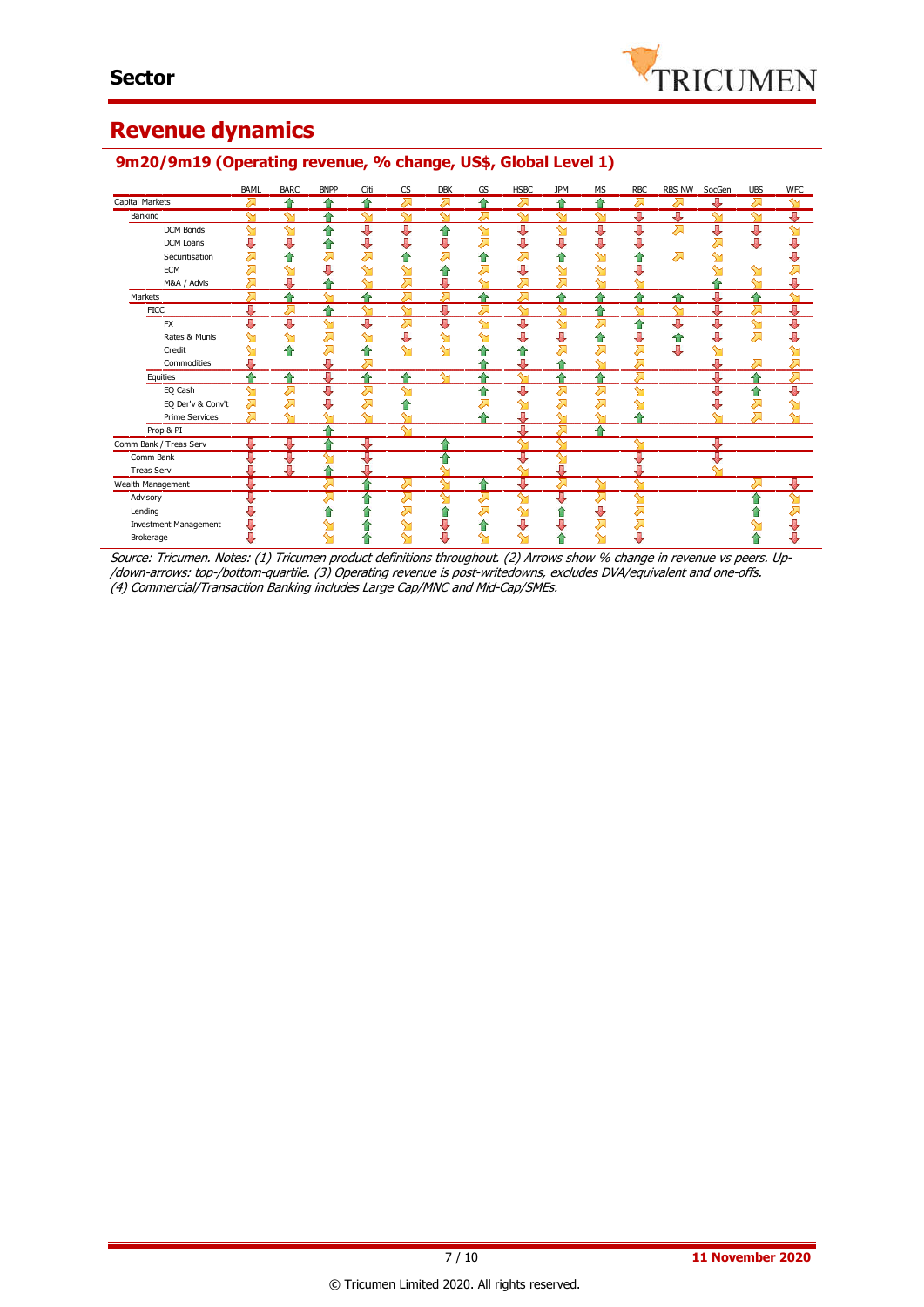

Citi

CS

9m20

# **Operating cost / income** (US\$, Global Level 1)







**FICC Equities**



**Commercial Banking / Treasury Services Wealth Management** 



Source: Tricumen. Notes: (1) TRIC product definitions, standard deviation, product Level 1; (2) Operating expenses exclude one-off non-operational items, insurance-related benefits & claims, and credit expense/recovery/NPL provisions. Capital expenditure is included as accrued. Litigation expense is allocated to front-line units. (3) positive values = outperformance; negative values = underperformance, relative to the peer group featured in this report; (4) missing values = N/M; no Tricumen coverage; or a bank is not a significant competitor.; (5) outliers are excluded.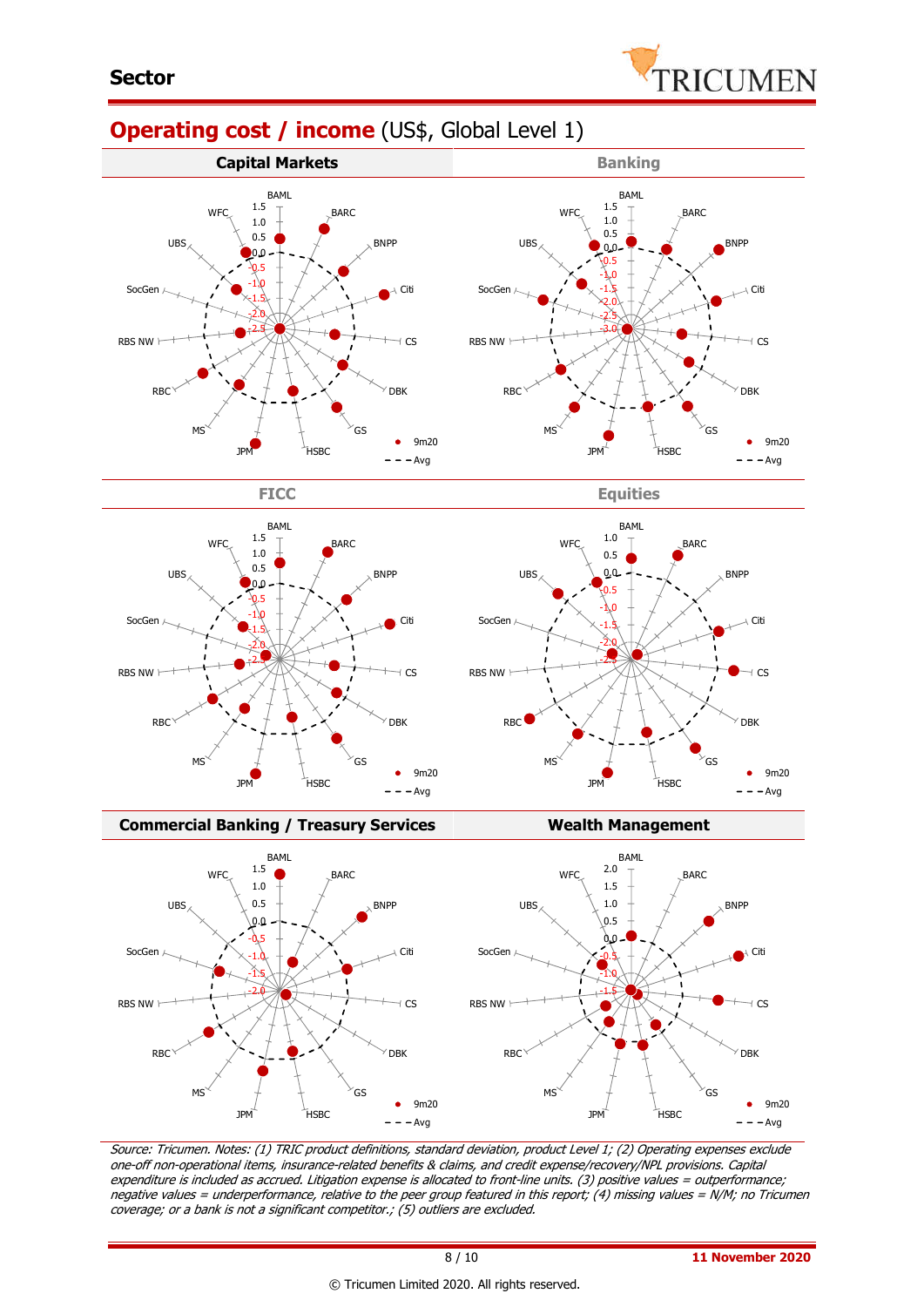

# **Operating Revenue / Front Office FTE** (US\$, Global Level 1)







**FICC Equities**



#### **Commercial Banking / Treasury Services Wealth Management**



Source: Tricumen. Notes: (1) TRIC product definitions, standard deviation, product Level 1; (2) positive values <sup>=</sup> outperformance; negative values = underperformance, relative to the peer group featured in this report; (3) missing values = N/M; no Tricumen coverage; or a bank is not a significant competitor.; (4) outliers are excluded.